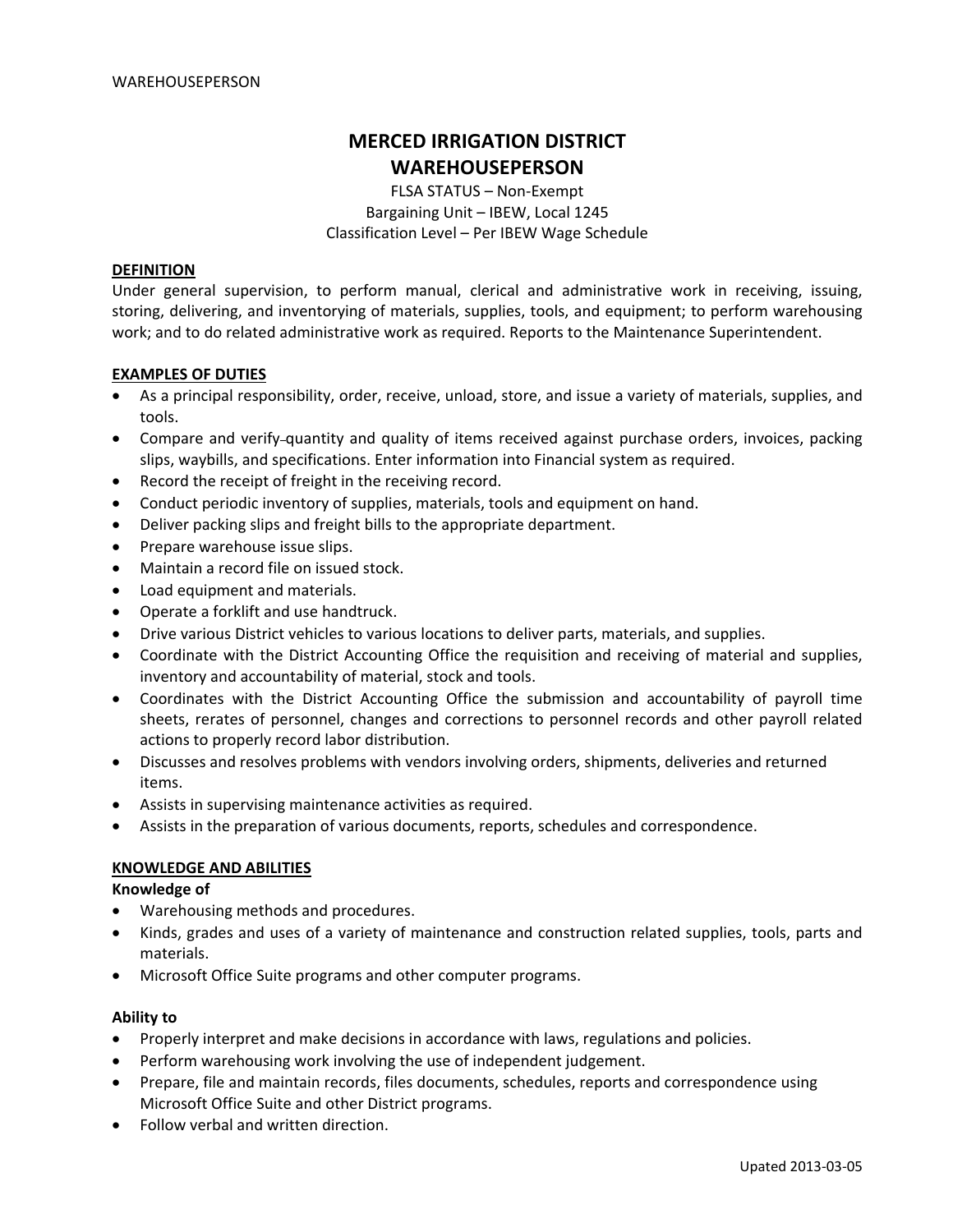- Communicate clearly and concisely, orally and in writing.
- Proficiently operate a computer, and ten‐key calculator .
- Operate forklift or use handtruck to move, convey or hoist shipments from shipping and receiving platform to storage or work area.
- Ability to maintain cooperative attitude towards fellow workers, vendors and others.
- Move and deliver materials, parts, supplies and tools to various job sites.

### **SPECIAL REQUIREMENTS**

- Possession of an appropriate California Driver's License.
- A Department of Motor Vehicles "Driver Record Information" print‐out will be required at time of hire. Must be enrolled in District's DMV pull‐notice program.

# **MINIMUM QUALIFICATIONS**

### **EXPERIENCE**

Two (2) years of increasingly responsible warehousing experience in an operations environment or three (3) years District work experience.

### **EDUCATION**

Any combination of education and experience equivalent to graduation from high school.

### **TYPICAL PHYSICAL ACTIVITIES**

The physical and mental demands of this position are described below. Reasonable accommodations may be made to enable individuals with disabilities to perform the essential functions of the position:

- Operates District vehicles and equipment used in construction, maintenance, and repair work.
- Must be able to push, pull, reach, and lift equipment and parts weighing up to fifty (50) pounds.
- Stoops, kneels, crouches, crawls, and climbs during field maintenance and repair work.
- Works in an environment with exposure to dust, dirt, and/or weed abatement chemicals, and significant temperature changes between heat and cold.
- Communicates orally with District staff in face-to-face, one-to-one settings.
- Regularly uses a telephone and radio for communication.
- May sit or stand and walk on uneven terrain for extended time periods.
- Hearing, vision, and eye-hand coordination sufficient to complete job duties.

| Sitting:<br>Hands/Arms:<br>Lifting: | Remains in a seated position for up to eight (8) hours per day<br>Operates warehouse equipment for up to eight (8) hours per day<br>Raises and lowers supplies and equipment up to fifty (50) pounds. |
|-------------------------------------|-------------------------------------------------------------------------------------------------------------------------------------------------------------------------------------------------------|
| Stooping:                           | Bends body downward and forward by bending at the knees or waist                                                                                                                                      |
| Talking:                            | Expresses ideas and shares information by means of spoken work in person and by<br>telephone.                                                                                                         |
| Hearing:                            | Hears well enough to receive communications in person and by telephone.                                                                                                                               |
| Vision:                             | Operates vehicles and office equipment.                                                                                                                                                               |

### **ENVIRONMENTAL FACTORS:**

- Exposure to the sun: 50% or less work time spent outside a building and exposed to the sun.
- Irregular or extended work hours: Per the current Memorandum of Understanding (M.O.U.)
- Work performed in an outside environment with exposure to dust, dirt and significant temperature changes between heat and cold.